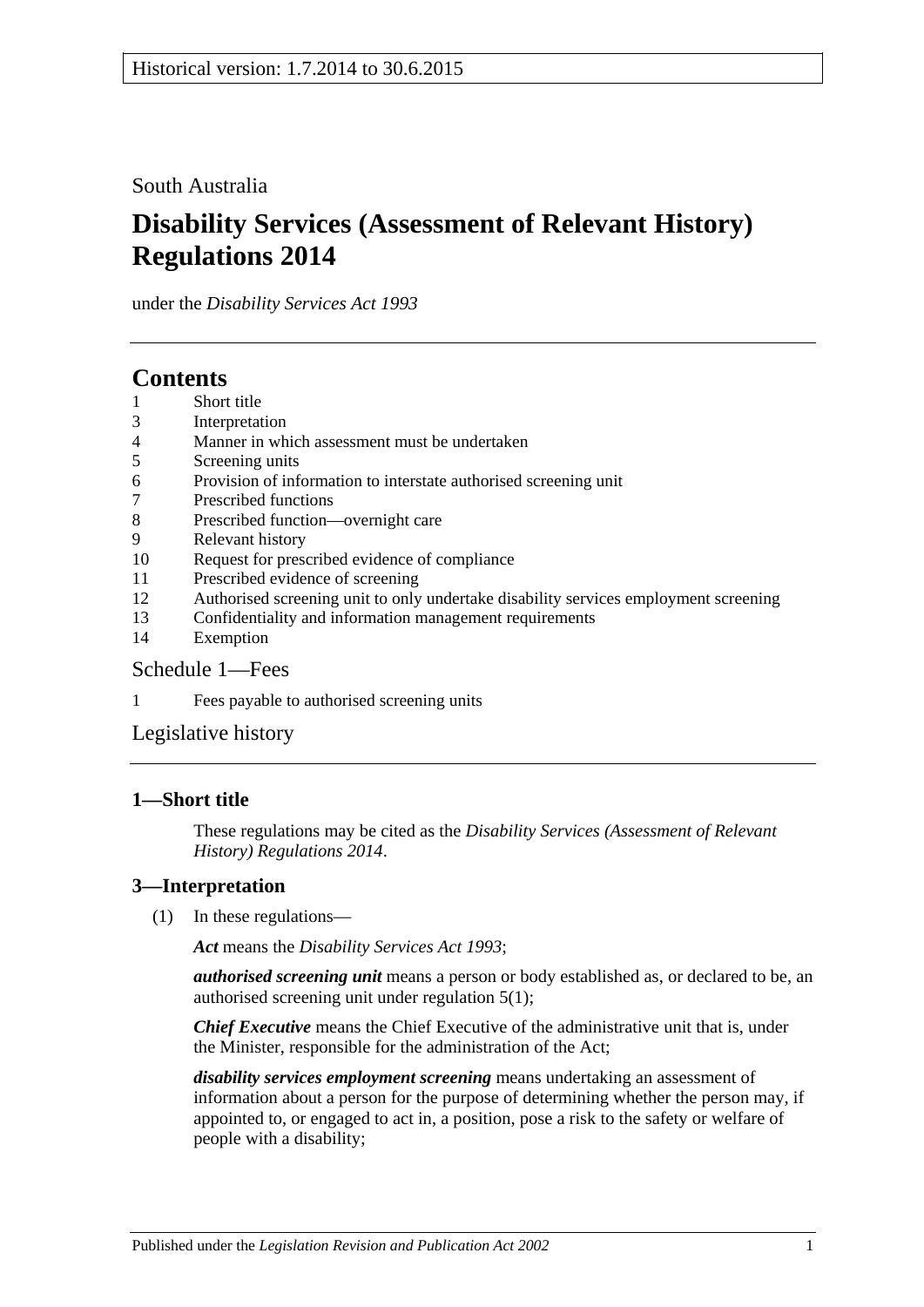*interstate authorised screening unit* means a person or body declared to be an interstate authorised screening unit under [regulation](#page-1-5) 5(2).

(2) A term or phrase used in these regulations that is used in section 5B or 5C of the Act has the same meaning as in that section.

#### <span id="page-1-0"></span>**4—Manner in which assessment must be undertaken**

For the purposes of section 5B(1) and (2), and section  $5C(3)(a)$ , of the Act, an assessment of a person's relevant history must be undertaken by an authorised screening unit.

#### <span id="page-1-4"></span><span id="page-1-1"></span>**5—Screening units**

- <span id="page-1-6"></span>(1) The Chief Executive may, as the Chief Executive thinks fit—
	- (a) establish authorised screening units; or
	- (b) declare, by notice in the Gazette, that a person or body is an authorised screening unit,

for the purposes of undertaking relevant history assessments under section 5B and 5C of the Act.

<span id="page-1-5"></span>(2) The Chief Executive may, by notice in the Gazette, declare that a person or body is an interstate authorised screening unit for the purposes of these regulations.

#### <span id="page-1-2"></span>**6—Provision of information to interstate authorised screening unit**

Despite any other Act or law, information forming part of a person's relevant history may be provided by the Crown, or an agency or instrumentality of the Crown, to an interstate authorised screening unit for the purpose of undertaking disability services employment screening as authorised or required under a law of another State or Territory, or of the Commonwealth.

#### <span id="page-1-3"></span>**7—Prescribed functions**

For the purposes of paragraph (c) of the definition of *prescribed functions* in section 5B(6) of the Act, the following kinds of records are prescribed (where such records relate to a person with a disability):

- (a) records of a disability service;
- (b) records of an educational or child care service;
- (c) records of a health service (within the meaning of the *[Health Care Act](http://www.legislation.sa.gov.au/index.aspx?action=legref&type=act&legtitle=Health%20Care%20Act%202008) 2008*);
- (d) records made or kept in connection with the administration of the following:
	- (i) *[Children's Protection Act](http://www.legislation.sa.gov.au/index.aspx?action=legref&type=act&legtitle=Childrens%20Protection%20Act%201993) 1993*;
	- (ii) *[Disability Services Act](http://www.legislation.sa.gov.au/index.aspx?action=legref&type=act&legtitle=Disability%20Services%20Act%201993) 1993*;
	- (iii) *Family [and Community Services Act](http://www.legislation.sa.gov.au/index.aspx?action=legref&type=act&legtitle=Family%20and%20Community%20Services%20Act%201972) 1972*;
	- (iv) *[Supported Residential Facilities Act](http://www.legislation.sa.gov.au/index.aspx?action=legref&type=act&legtitle=Supported%20Residential%20Facilities%20Act%201992) 1992*;
- (e) records relating to legal proceedings.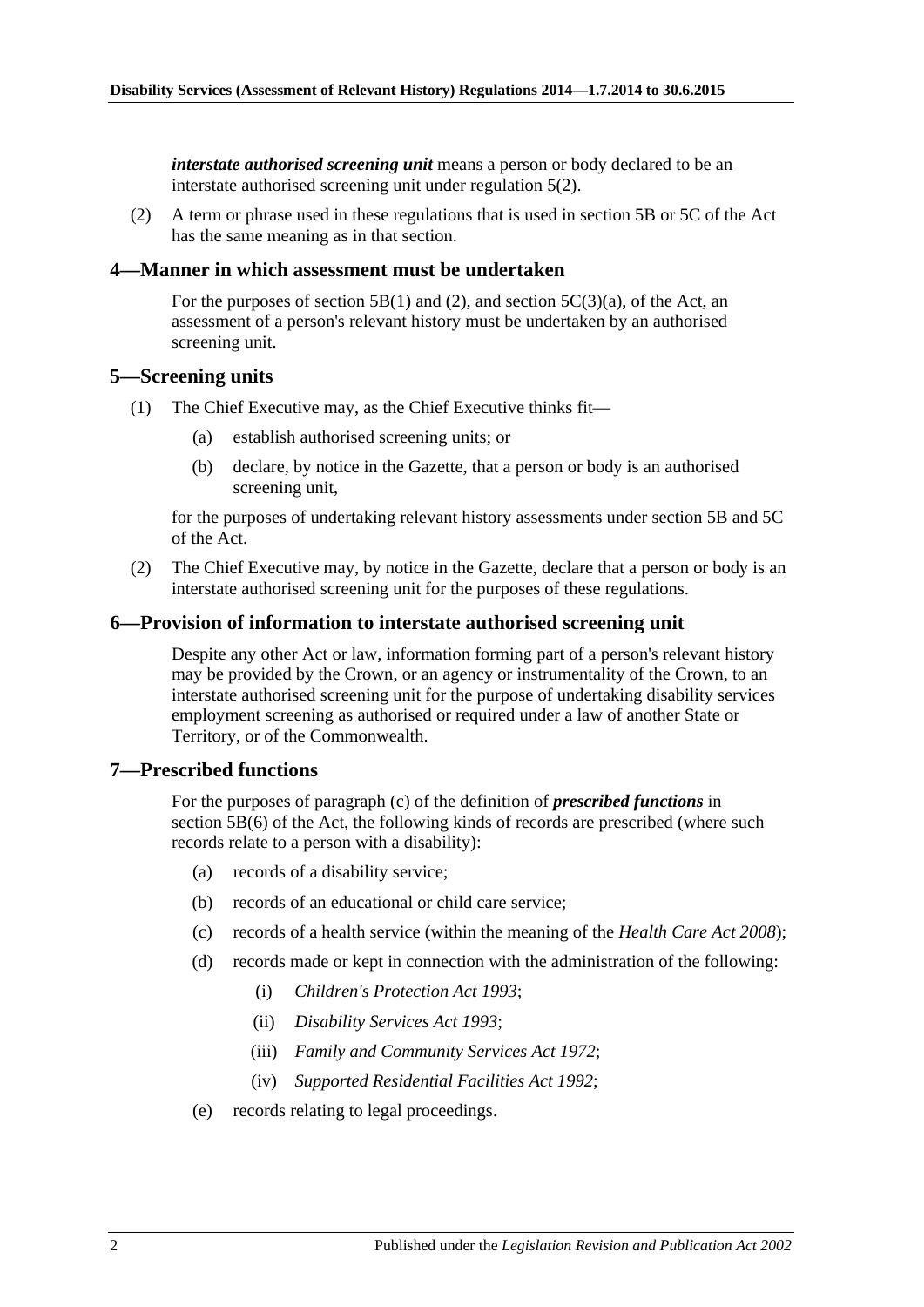#### <span id="page-2-0"></span>**8—Prescribed function—overnight care**

- (1) The provision of overnight care is prescribed for the purposes of paragraph (d) of the definition of *prescribed functions* in section 5B(6) of the Act.
- (2) In this regulation—

*overnight care* means care provided to a person with a disability overnight and involving sleeping arrangements (whether such care is provided on a short term or ongoing basis).

#### <span id="page-2-1"></span>**9—Relevant history**

- <span id="page-2-3"></span>(1) For the purposes of paragraph (a)(v) of the definition of *relevant history* in section 5B(6) of the Act, the following persons and bodies are prescribed:
	- (a) the administrative unit that is, under the Minister, responsible for the administration of the Act;
	- (b) the administrative unit that is, under the Minister, responsible for the administration of the *[Children's Protection Act](http://www.legislation.sa.gov.au/index.aspx?action=legref&type=act&legtitle=Childrens%20Protection%20Act%201993) 1993*;
	- (c) the administrative unit that is, under the Minister, responsible for the administration of the *[Supported Residential Facilities Act](http://www.legislation.sa.gov.au/index.aspx?action=legref&type=act&legtitle=Supported%20Residential%20Facilities%20Act%201992) 1992*;
	- (d) a licensing authority within the meaning of the *[Supported Residential](http://www.legislation.sa.gov.au/index.aspx?action=legref&type=act&legtitle=Supported%20Residential%20Facilities%20Act%201992)  [Facilities Act](http://www.legislation.sa.gov.au/index.aspx?action=legref&type=act&legtitle=Supported%20Residential%20Facilities%20Act%201992) 1992*;
	- (e) the Courts Administration Authority;
	- (f) a prescribed disability service provider that is not a government department, agency or instrumentality;
	- (g) an authorised screening unit.
- (2) Information is excluded from the ambit of the definition of *relevant history* in section 5B(6) of the Act if—
	- (a) in respect of a relevant history assessment in relation to which the administrative unit referred to in [subregulation](#page-2-3) (1)(b) holds relevant information—the information is excluded under regulation 10B(2) of the *[Children's Protection Regulations](http://www.legislation.sa.gov.au/index.aspx?action=legref&type=subordleg&legtitle=Childrens%20Protection%20Regulations%202010) 2010* for the purposes of those regulations; or
	- (b) in respect of a relevant history assessment of a kind determined by the Chief Executive—the Chief Executive determines, for reasons based on the nature and quality of the information or on other reasonable grounds, that the information should be so excluded.

#### <span id="page-2-2"></span>**10—Request for prescribed evidence of compliance**

For the purposes of section  $5C(5)(c)$  of the Act, a request must—

- (a) in the case of a request made by a person with a disability in respect of whom the prescribed function is being performed—be made orally or in writing; or
- (b) in the case of a request made by a parent, guardian or carer of such a person with a disability—
	- (i) be made in writing; and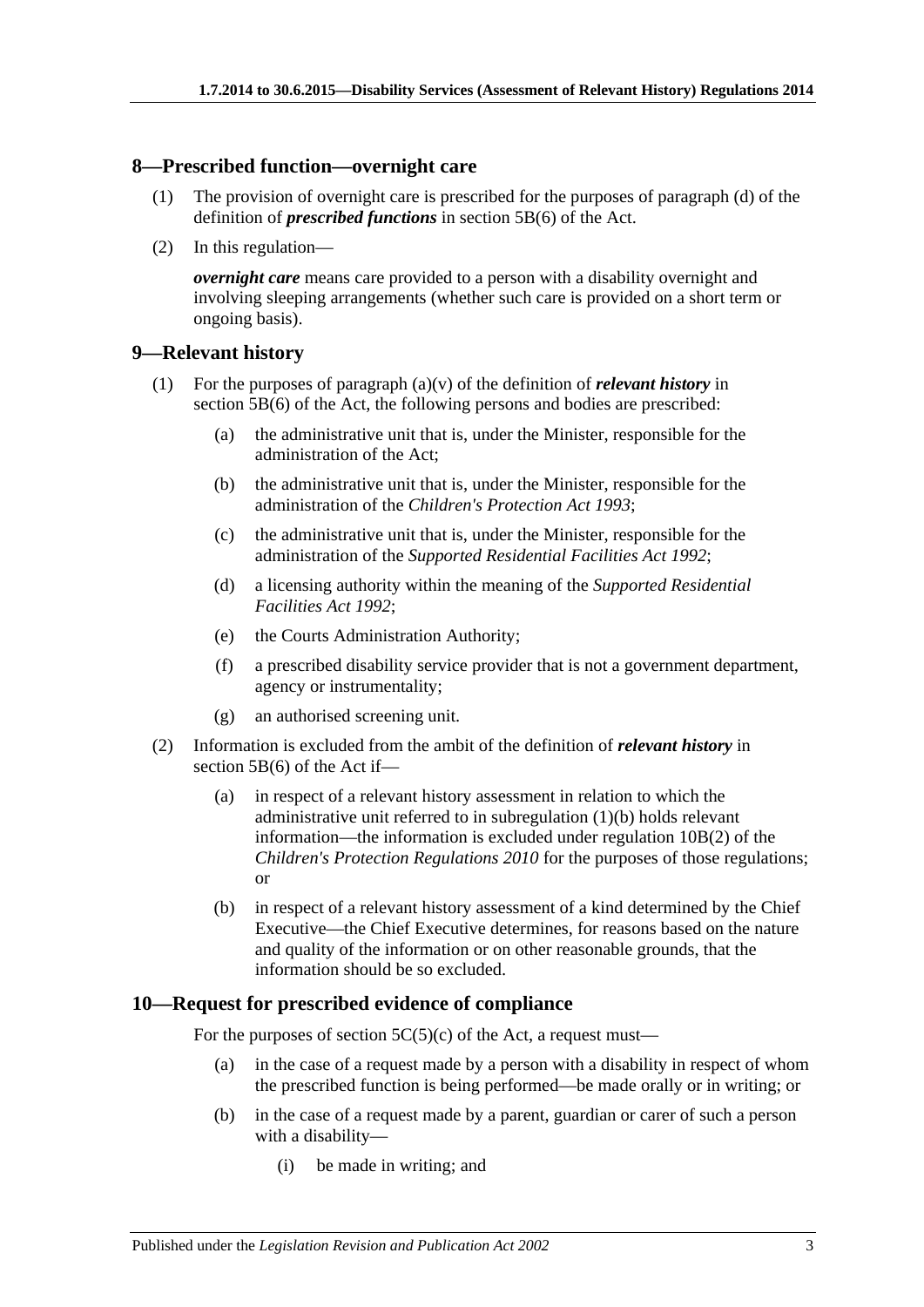- (ii) include the name of the person making the request; and
- (iii) specify whether the person making the request is the parent, guardian or carer of the person with a disability.

#### <span id="page-3-0"></span>**11—Prescribed evidence of screening**

For the purposes of section 5C(5) of the Act, the following kinds of evidence are prescribed:

- (a) a criminal history report (such as a National Police Certificate) prepared by South Australia Police, CrimTrac or a CrimTrac accredited agency or broker; or
- (b) a relevant history assessment report prepared by an authorised screening unit; or
- (c) any other evidence of a kind approved by the Chief Executive for the purposes of this regulation.

#### <span id="page-3-1"></span>**12—Authorised screening unit to only undertake disability services employment screening**

- (1) An authorised screening unit must not undertake an assessment of prescribed information if—
	- (a) the assessment is not authorised or required under section 5B or 5C of the Act, or otherwise authorised by law; or
	- (b) the prescribed information was provided to the authorised screening unit for specified purposes that do not include disability services employment screening.

Maximum penalty: \$10 000.

(2) An authorised screening unit established by the Chief Executive under [regulation](#page-1-6) 5(1)(a) must not undertake any kind of assessment other than assessment of a person's relevant history for the purposes of section 5B or 5C of the Act unless the authorised screening unit has been granted approval, in writing, by the Chief Executive to undertake assessments of that kind.

Maximum penalty: \$10 000.

- (3) The Chief Executive must not grant approval to an authorised screening unit to undertake a particular kind of assessment unless the Chief Executive is satisfied that the authorised screening unit has in place appropriate safeguards to ensure that prescribed information will not be used for the purpose of those assessments.
- (4) In this regulation—

*prescribed information* means information of a kind specified in subparagraph (ii), (iii), (iv) or (v) of paragraph (a) of the definition of *relevant history* in section 5B(6) of the Act.

#### <span id="page-3-2"></span>**13—Confidentiality and information management requirements**

- (1) A person who, in the course of carrying out functions of—
	- (a) a responsible authority; or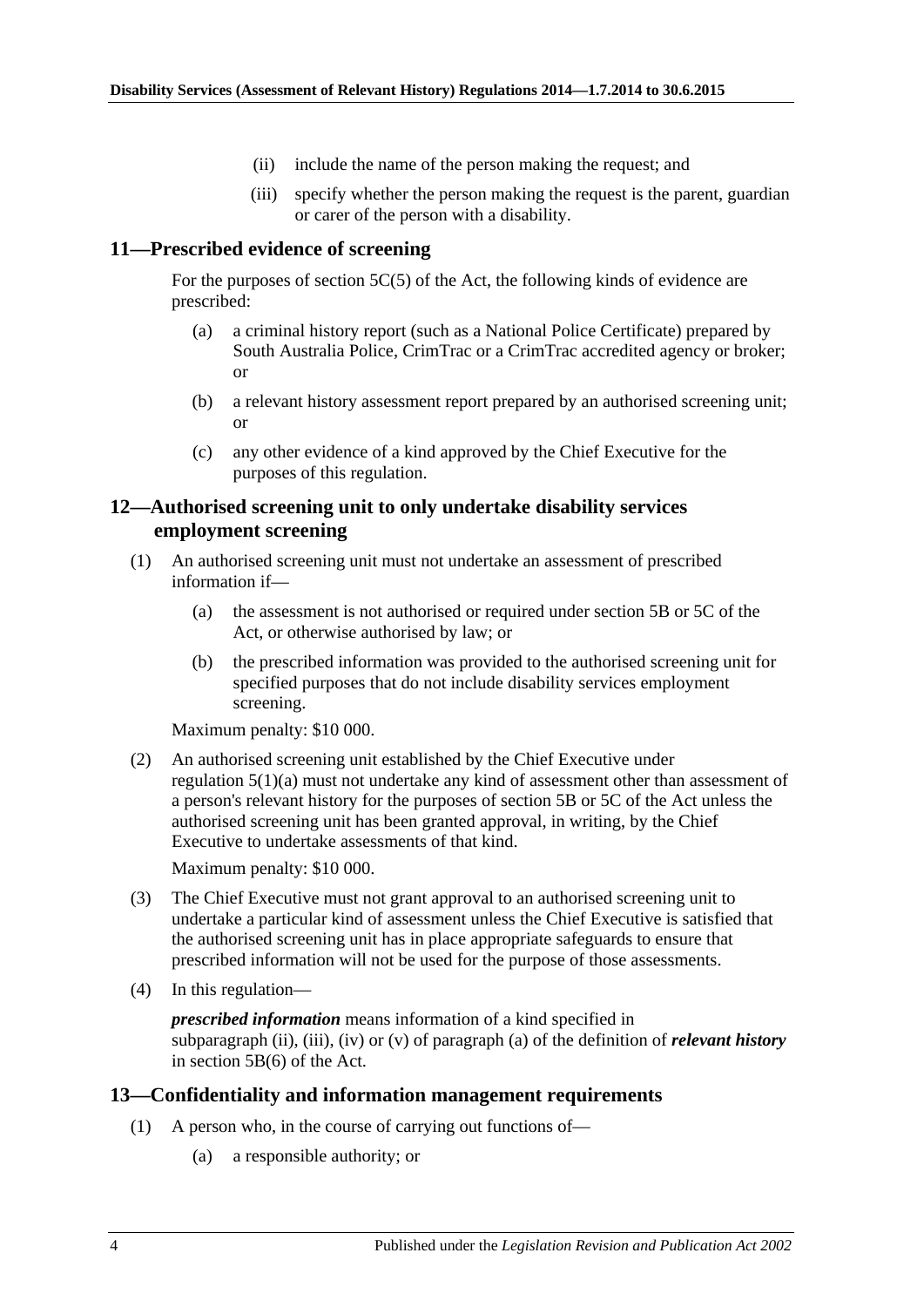- (b) an organisation to which a responsible authority communicates information forming part of a person's relevant history; or
- (c) an organisation that prepares a relevant history report for a responsible authority; or
- (d) an authorised screening unit,

has, or has had, access to information forming part of a person's relevant history must not disclose such information except—

- (e) to, or with the consent of, the person to whom the information relates; or
- (f) as may be authorised or required by law.

Maximum penalty: \$10 000.

- (2) The responsible authority for an organisation to which section 5B of the Act applies must ensure that information forming part of—
	- (a) a person's relevant history; or
	- (b) an assessment obtained from an authorised screening unit,

is dealt with in accordance with any standards for dealing with such information published from time to time by the Chief Executive (insofar as such standards are applicable to the organisation).

Maximum penalty: \$5 000.

#### <span id="page-4-0"></span>**14—Exemption**

A responsible authority for a prescribed disability service provider is exempt from the requirement under section 5B(1) of the Act to ensure that an assessment of a person's relevant history is undertaken before the person is appointed to, or engaged to act in, a prescribed position if—

- (a) the position is a prescribed position within the meaning of section 8B of the *[Children's Protection Act](http://www.legislation.sa.gov.au/index.aspx?action=legref&type=act&legtitle=Childrens%20Protection%20Act%201993) 1993*; and
- (b) the prescribed functions required or involved in the position relate only to people with a disability who are under 18 years of age; and
- (c) an assessment of the person's relevant history is undertaken under section 8B of the *[Children's Protection Act](http://www.legislation.sa.gov.au/index.aspx?action=legref&type=act&legtitle=Childrens%20Protection%20Act%201993) 1993*.

# <span id="page-4-1"></span>**Schedule 1—Fees**

#### <span id="page-4-2"></span>**1—Fees payable to authorised screening units**

- (1) Subject to [subclause](#page-4-3) (3), the fees set out in the table below are payable to an authorised screening unit for conducting a relevant history assessment under these regulations.
- (2) The fees set out in the table do not include any GST that may be payable in respect of a particular fee.
- <span id="page-4-3"></span>(3) An authorised screening unit may determine circumstances in which a fee payable to the unit may be waived or remitted.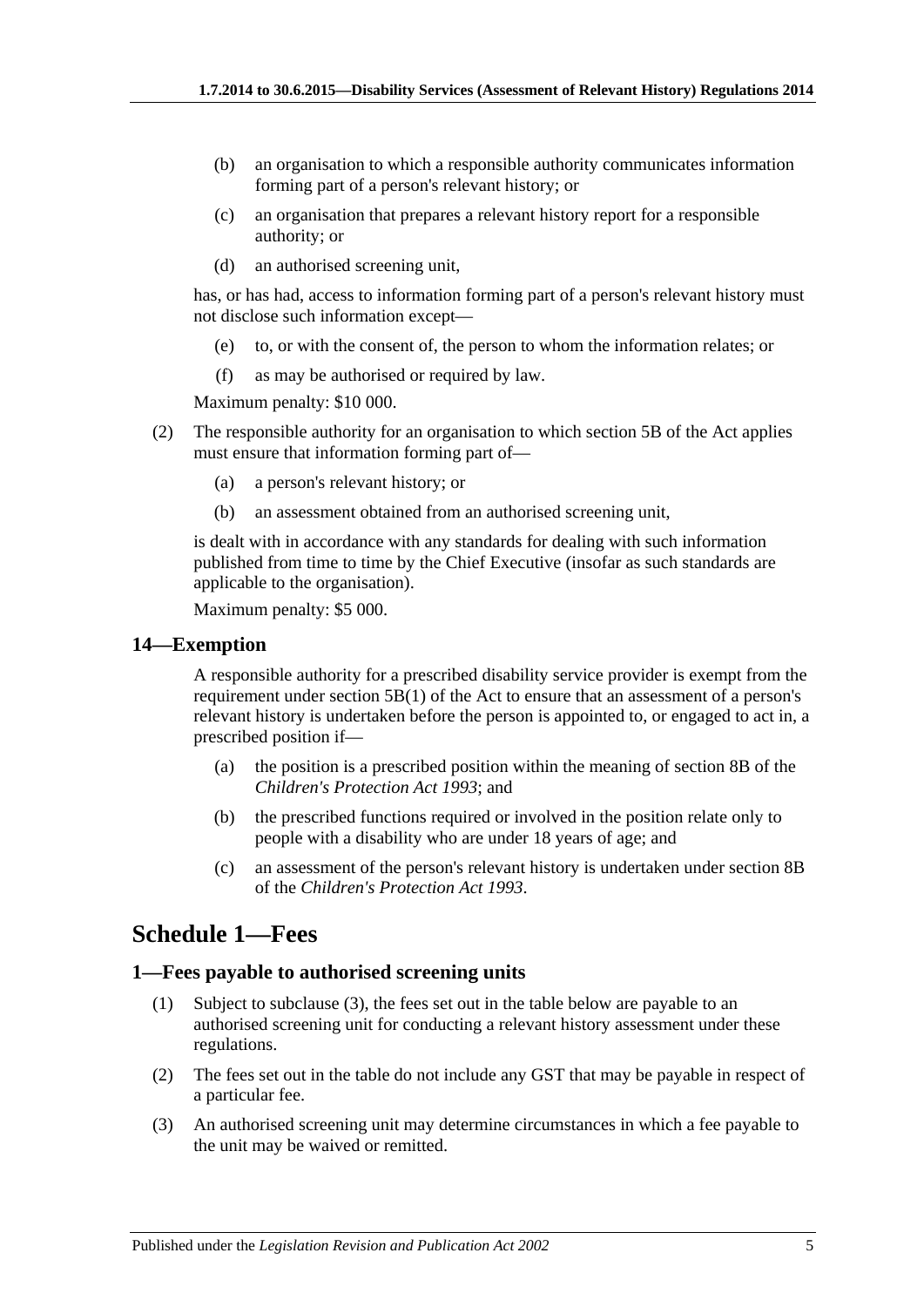|                                                                                                                                                                                        | Fee     |
|----------------------------------------------------------------------------------------------------------------------------------------------------------------------------------------|---------|
| If the applicant satisfies the authorised screening unit that the relevant position is a<br>voluntary position or is a student placement arranged by or through a tertiary institution | \$50.00 |
| In any other case                                                                                                                                                                      | \$90.50 |